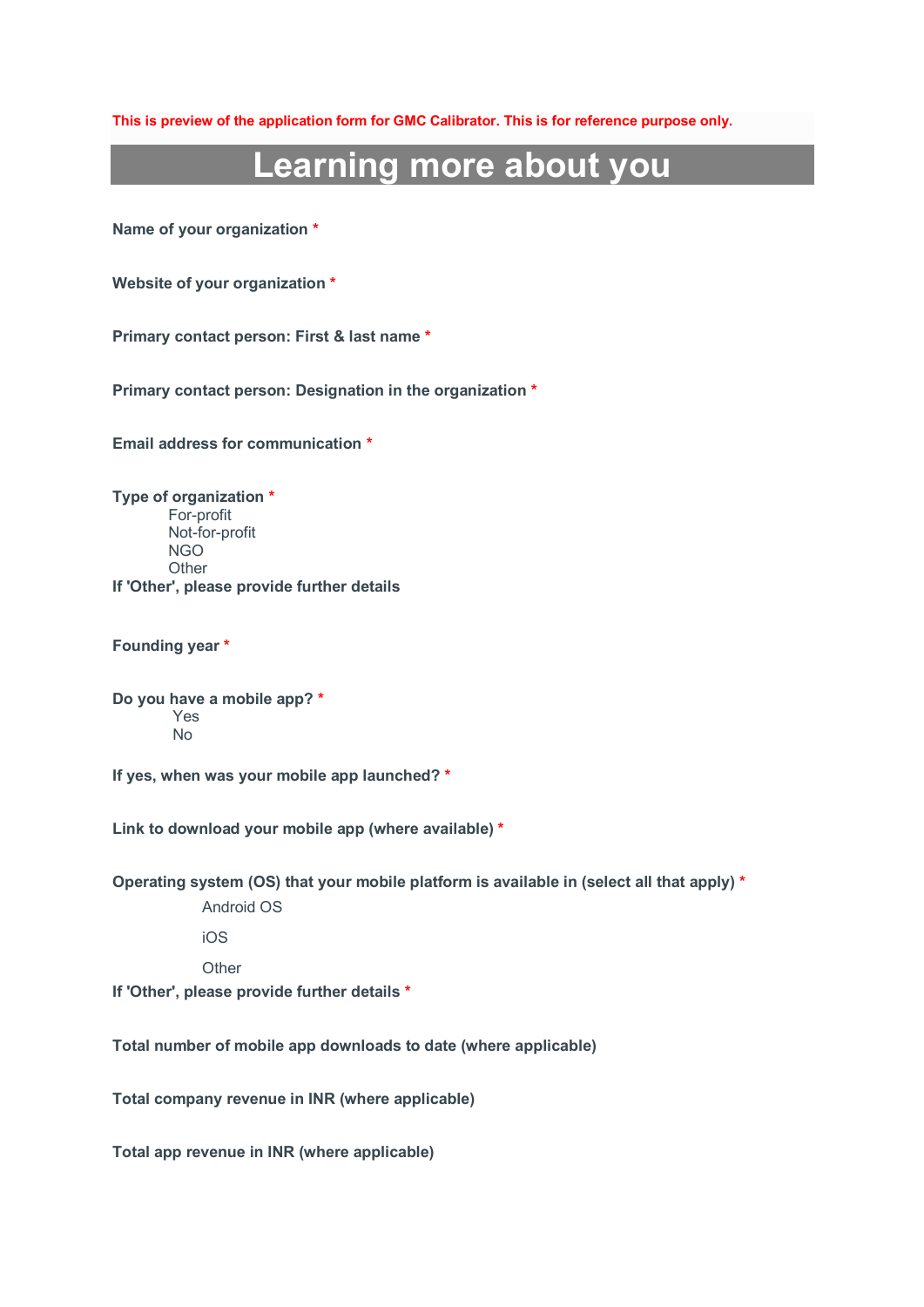**Name of founder & role in the organization \* Full-time or part-time? \***

**Do you have a dedicated technology team? \*** Yes No **If 'No', please provide details on how you currently do product development \***

**Are you already part of an accelerator / incubator or currently funded by any investor? \*** Yes No

**If 'Yes', please provide further details (**e.g. name of accelerator, duration of program, key expectations, etc.) **\***

#### **How did you learn about us? \***

GMC website

Facebook

LinkedIn

**Twitter** 

Referral from your network

**Other** 

**If 'Other', please provide additional details \***

## **Problem statement & your addressable target market**

### **What is the problem you are trying to address?**

*Example: We trying to remove the fear of Math from children and improve Math learning outcome for K8 children* **\***

**Who are your customers (**consider factors such as demographics, gender, income levels, etc.**)? \* How do you currently reach your customers? \***

**What is the average annual household income of your target customers?**

 < \$1,800 per annum \$1,800 - \$4,000 per annum >\$4,000 per annum

### **What is the size of your addressable target market? \***

**Please cite any reports and sources that you used to come to this market size**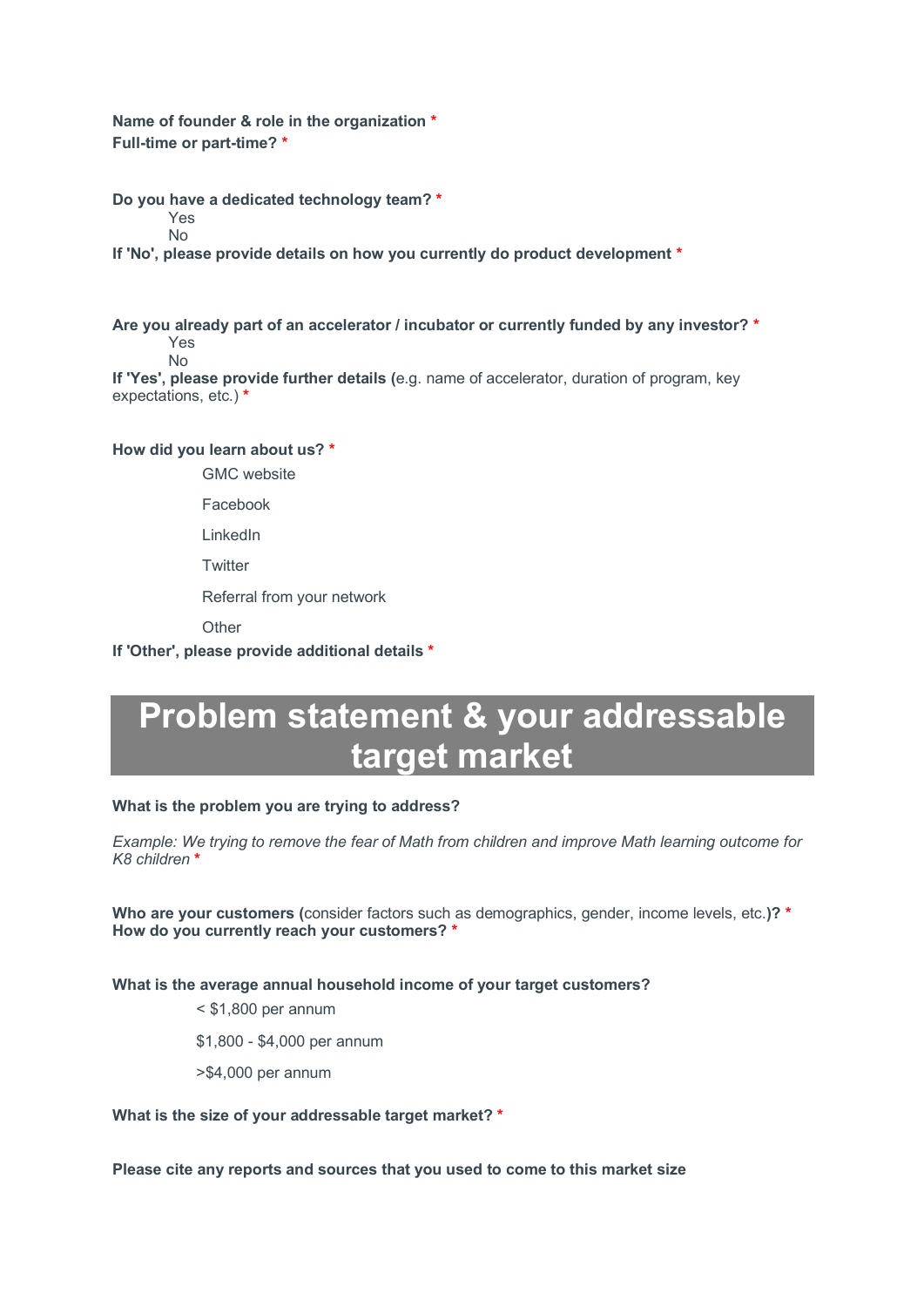**What do you see as barriers to entry or scale in your target market?** *Example: Government regulation, pricing, customer behaviour change, etc.*

**Have you managed to address these barriers?** Yes No

**If 'Yes', how have you addressed these barriers? \***

# **Your solution**

**Describe your solution \***

**What triggered the idea for your product? \***

**How does your solution directly address the problem identified above?** *Example: Our regional language, gamified math chatbot helps to improve math learning outcome for K8 children* **\***

**What role does your solution play in improving learning and employability? \***

#### **Under what mobile platform is your solution available? (Select all that apply) \***

App based platform (available on app stores)

- Progressive Web App (PWA)
- Browser-based App

**Other** 

N/A

#### **If 'Other', please provide additional details.**

### **App based platform (select one) \***

Mobile phone only app Tablet only app Mobile phone + tablet app **Other** N/A **If 'Other', please provide further details \***

### **Which type of phone is your product available on? (Select all that apply) \***

**Smartphones** 

Feature phones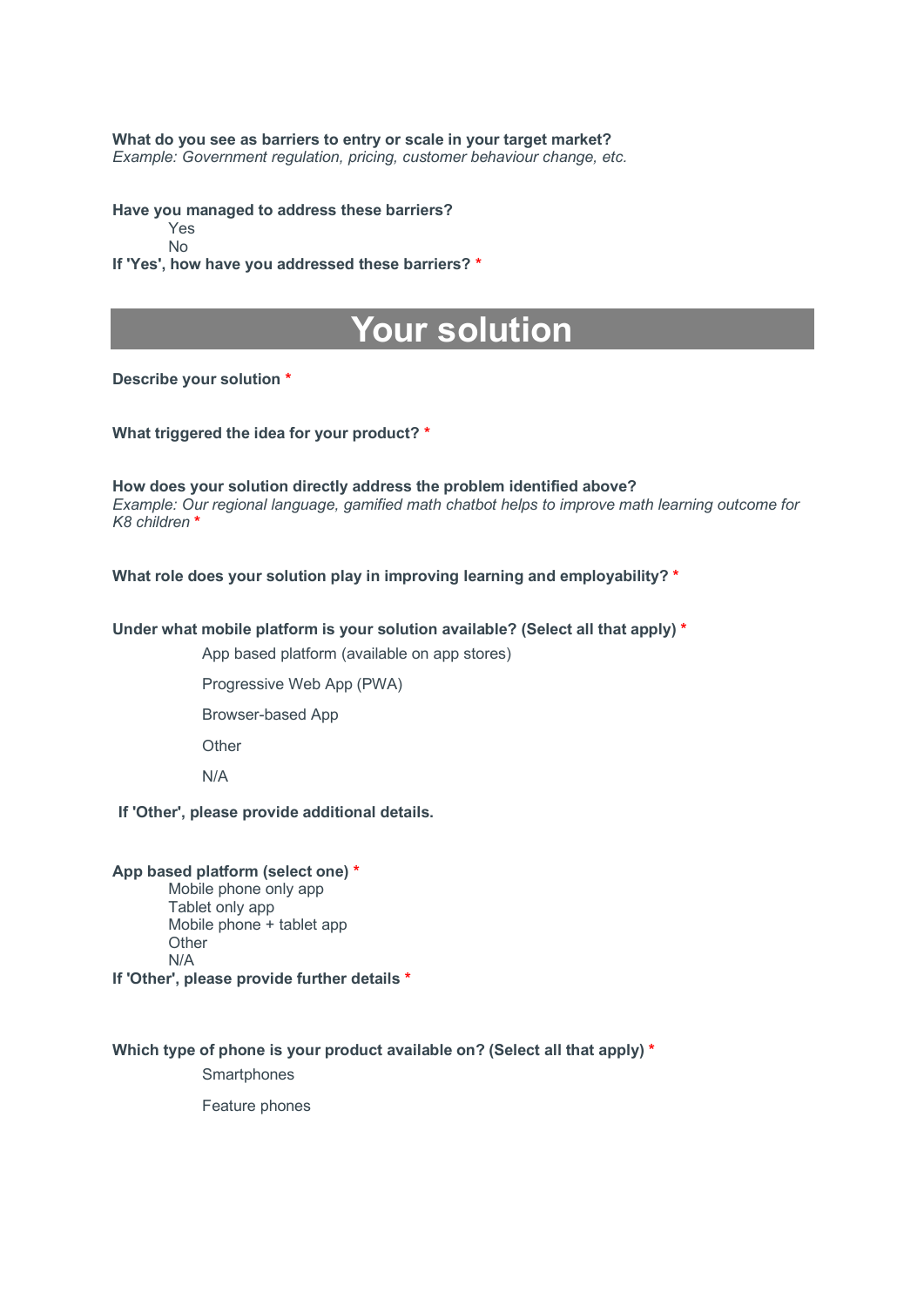**What is the size of your mobile app? \*** < 10 MB 10 - 25 MB 25 - 40 MB 40 MB

**In what language(s) is your solution available? (Select all that apply) \***

**English** 

Vernacular

**If available in vernacular, please list all the languages it is available in**

**Rate the level of ease of use of your mobile app? \*** Basic: like a messaging or video app Intermediate: like a payment transaction app Complex: like a stock market app

**How are you currently tracking your customer data? \***

**Does your product need any regulatory approval? \*** Yes No **If 'Yes', please provide further details \***

## **Maturity index**

**Where are you on your mobile product journey? \*** Idea stage Prototype stage Launch Growth

**Who are your main competitors? \***

**Give us two reasons why your customer would opt for your solution over competitors \***

**Have you done any customer research? \*** Yes No

**If applicable, please include actions you have taken based on the customer insights and their application to your product / service offering**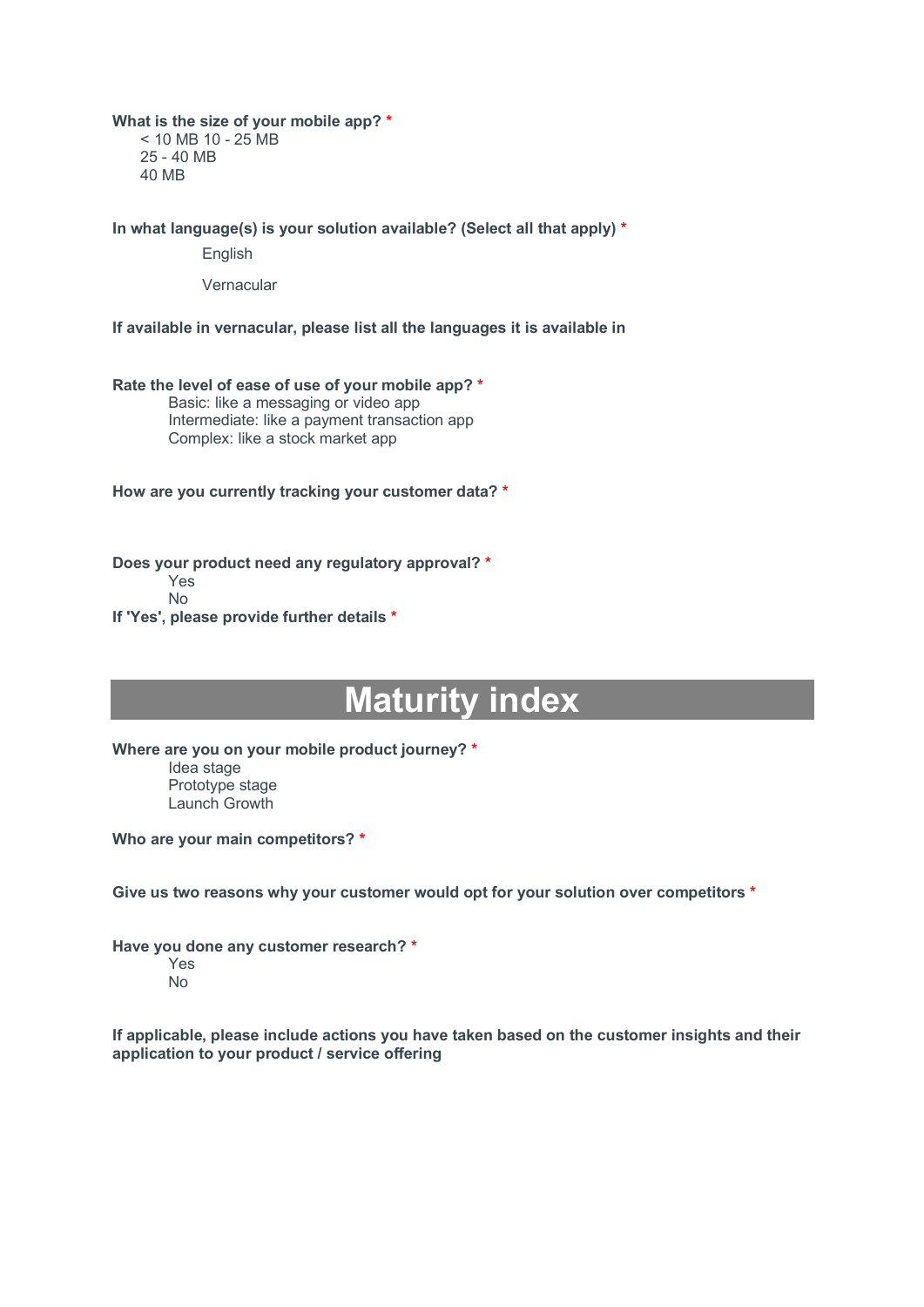# **Your business model**

### **What is your revenue strategy? \***

**What is your business model in terms of your direct customers? \***

B2B

B2C

B2B2C

**Other** 

B2B: Please explain further **\*** B2C: Please explain further **\*** B2B2C: Please explain further **\*** Other: Please explain further **\***

**What is the pricing of your product(s)? \***

**Do you enable in-app purchases? \*** Yes No **If 'Yes', please provide further details \***

## **Your team composition**

**Please provide the names of the company founders and a brief description of their background and experience \***

**Please list any expertise gaps that have you identified in your team (if any).**

**How much time are you willing to commit to product changes?** *Example: 50% of your time or 20 hours a week, etc.* **\***

**If you have any mentors, please provide their names and a brief description of their background and experience**

# **Your scaling plans**

**What are your short-term (0-3 years), medium-term (5-10 years), and long-term (10+ years) goals? \***

**How many customers do you expect to reach in the next 3 years? \***